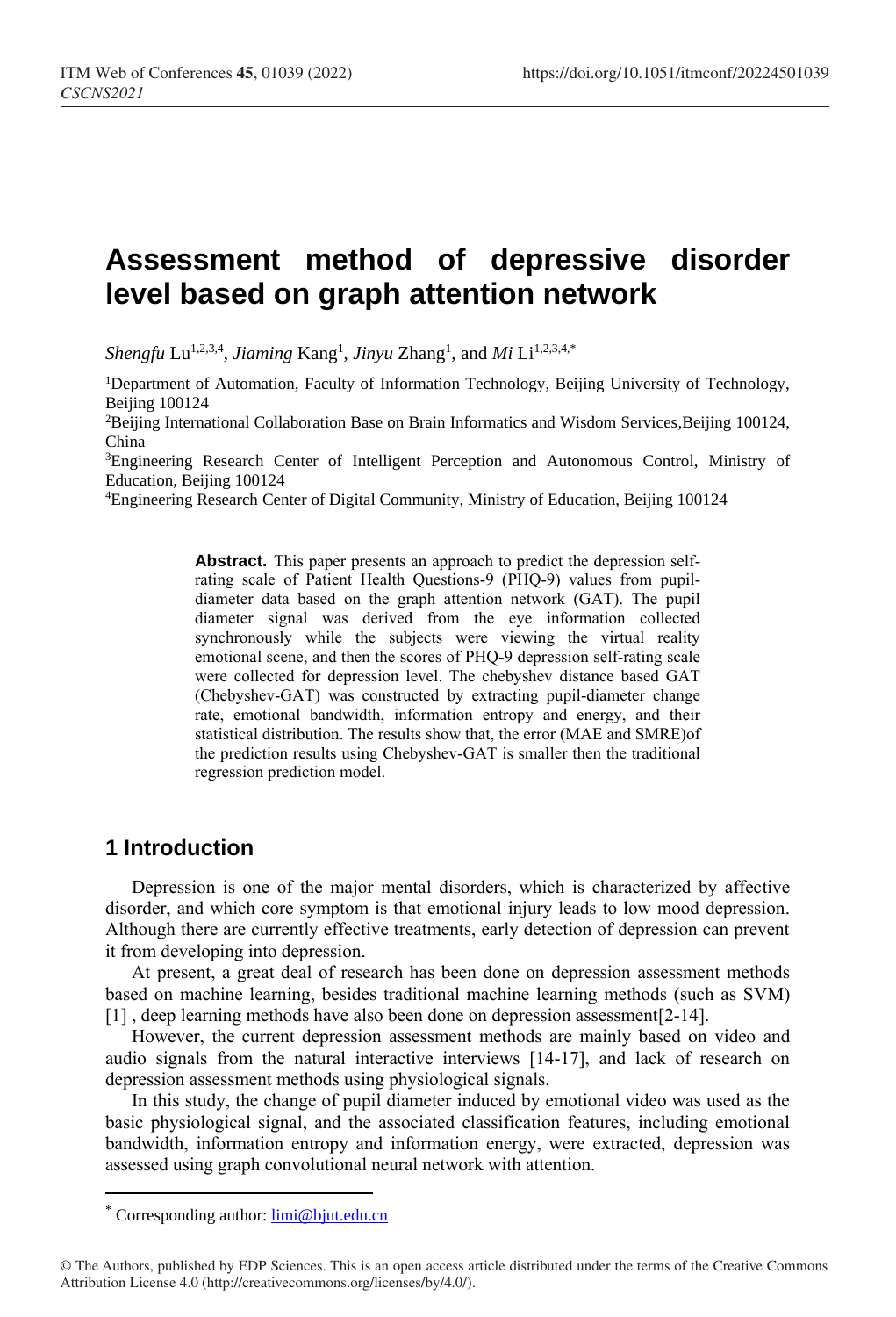### **2 Proposed method**

#### **2.1 Data acquisition**

To reduce the effect of light, which changes the size of the pupil, a helmet-mounted eye tracker was developed by the team, the hardware acquisition device uses high definition CMOS camera and 850 nm infrared light source to illuminate, and real-time acquisition of eye images at 25 FPS to get 1280\*720 pixels images.

The acquired eye images are preprocessed (including dilation, erosion and smoothing), then the pupil diameter is obtained by pupil detection and pupil fitting.

#### **2.2 Feature construction**

In this study, the pupil diameter signal was used to calculate 14 indicators of different emotions, which including that: positive and negative emotional bandwidth; positive and negative information entropy and its change rate; positive information entropy based emotional bandwidth and negative information entropy based emotional bandwidth; the positive and negative information energy and its change rate; the positive information energy based emotional bandwidth and the negative information energy based emotional bandwidth; and the rate of positive and negative pupil diameter changes.

Firstly, the mean value of pupil diameter  $(\bar{T}_C, \bar{T}_P \text{ and } \bar{T}_N)$ , the information entropy of calm emotion( $C_{entropy}$ ), and the energy of calm emotion ( $C_{energy}$ ) were calculated.

$$
\overline{T}_C = \frac{1}{m} \sum_{t=1}^m T_C(t), \overline{T}_P = \frac{1}{m} \sum_{t=1}^m T_P(t), \overline{T}_N = \frac{1}{m} \sum_{t=1}^m T_N(t)
$$
(1)

$$
C_{\text{entropy}} = -\frac{1}{m} \sum_{t=1}^{m} T_c(t) \log(T_c(t)) , C_{\text{energy}} = \sum_{t=1}^{m} T_c(t)^2
$$
 (2)

Positive ( $P_{BW}$ ) and Negative emotional bandwidth( $N_{BW}$ ):

$$
P_{BW} = \overline{T}_P - \overline{T}_C, N_{BW} = \overline{T}_N - \overline{T}_C \tag{3}
$$

Positive entropy( $P_{entropy}$ ) and its rate of change ( $P_{entropy}$ %):

$$
P_{\text{entropy}} = -\frac{1}{m} \sum_{t=1}^{m} T_P(t) \log(T_P(t)) \tag{4}
$$

$$
P_{\text{entropy}}\% = (P_{\text{entropy}} - C_{\text{entropy}})/C_{\text{entropy}} * 100
$$
 (5)

Positive entropy( $P_{\text{entropy}}$ ) based emotional bandwidth ( $P_{\text{entropy}-BW}$ ):

$$
P_{\text{entropy}-BW} = P_{\text{entropy}} - C_{\text{entropy}}
$$
 (6)

Negative entropy( $N_{\text{entropy}}$ ) and its rate of change ( $N_{\text{entropy}}$ %):

$$
N_{\text{entropy}} = -\frac{1}{m} \sum_{t=1}^{m} T_N(t) \log(T_N(t)) \tag{7}
$$

$$
V_{\text{entropy}}\% = (N_{\text{entropy}} - C_{\text{entropy}})/C_{\text{entropy}} * 100
$$
 (8)

Negative entropy( $N_{\text{entropy}}$ ) based emotional bandwidth( $N_{\text{entropy}-BW}$ ):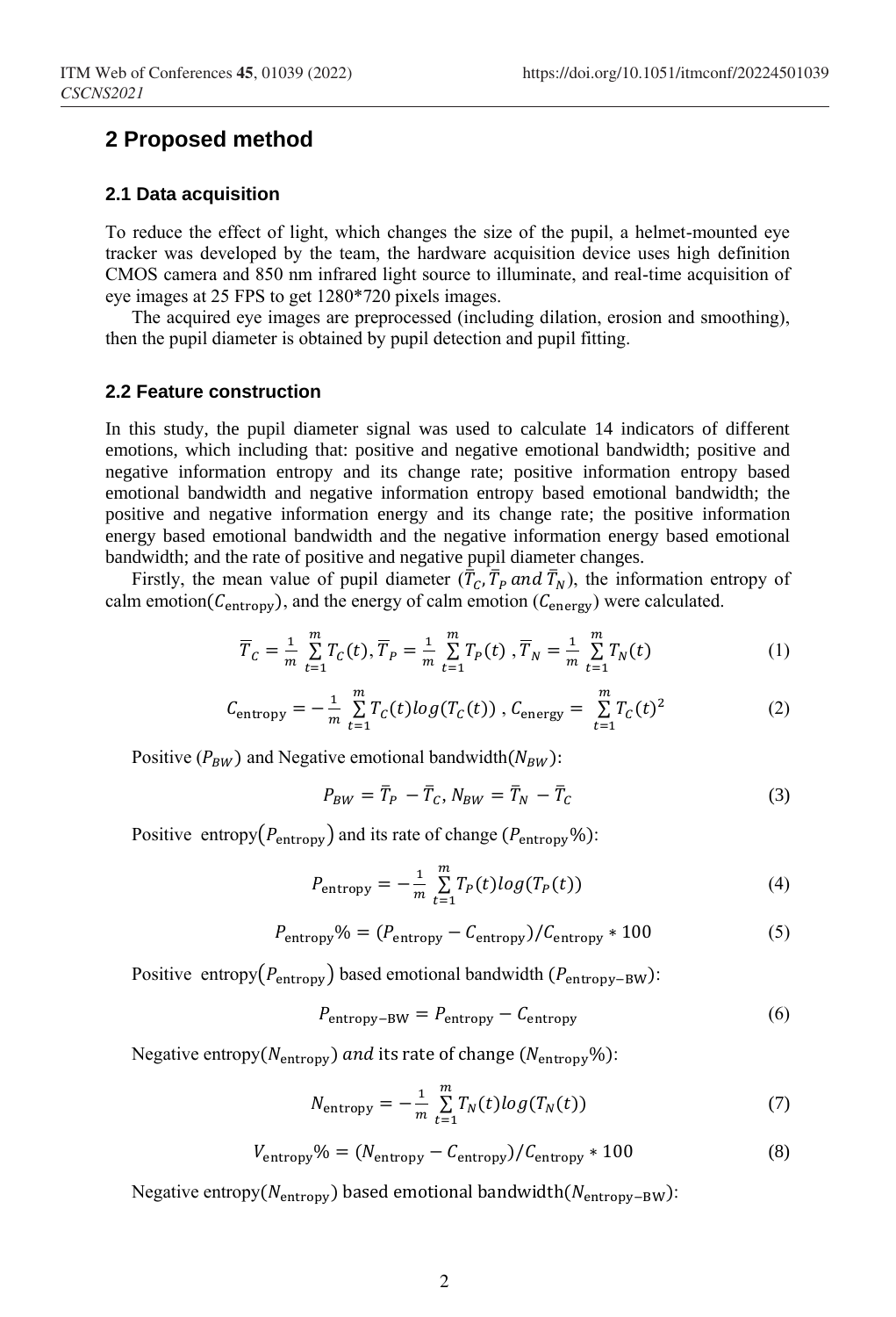$$
N_{\text{entropy}-BW} = N_{\text{entropy}} - C_{\text{entropy}}
$$
 (9)

Positive energy ( $P_{\text{energy}}$ ) and its rate of change( $P_{\text{energy}}$ %):

$$
P_{\text{energy}} = \sum_{t=1}^{m} T_p(t)^2 \tag{10}
$$

$$
P_{\text{energy}}\% = (P_{\text{energy}} - C_{\text{energy}}) / C_{\text{energy}} * 100 \tag{11}
$$

Negative energy( $N_{\text{energy}}$ ) and its rate of change( $N_{\text{energy}}$ %):

$$
N_{\text{energy}} = \sum_{t=1}^{m} T_N(t)^2 \tag{12}
$$

$$
N_{\text{energy}}\% = (N_{\text{energy}} - C_{\text{energy}})/C_{\text{energy}} * 100 \tag{13}
$$

The rate of positive and negative pupil diameter changes ( $\Delta T_p$ %,  $\Delta T_w$ %):

$$
\Delta T_P \% = \frac{\bar{\tau}_P - \bar{\tau}_C}{\bar{\tau}_C} \times 100 \tag{14}
$$

$$
\Delta T_N \% = \frac{T_N - T_C}{\bar{T}_C} \times 100 \tag{15}
$$

On this basis, 9 kinds of features are extracted according to the statistical distribution, which are: Mean, median, upper quartile, lower quartile; deviation trend: maximum, minimum, Standard Deviation; distribution pattern: skewness coefficient, Kurtosis Coefficient. Finally, 136 features were extracted from each subject to assess the level of depression.

#### **2.3 Chebyshev-GAT**

Graph attention network (GAT) combines graph convolutional neural network (GCN) and attention mechanisms. When GAT aggregates node information, each neighbor node is assigned a different weight (attation sroce). GAT often uses multi-heads attention mechanism, each head update parameters separately, then several attention head take the average to get the node expression.

In this study, there is no graph network data, and there is no explicit relationship between the samples. To assess depression levels with GAT, construct a graph network:

Nodes use samples or subjects, so 217 samples make up 217 nodes of GCN.

Chebyshev distance is used to calculate the similarity  $(Sim_c(X_v, X_w))$  between nodes  $X_v$ and  $X_w$ :

$$
Sim_c(X_v, X_w) = \lim_{k \to \infty} \left( \sum_{i=1}^{m} |x_{vi} - x_{wi}|^k \right)^{1/k}
$$
 (16)



**Fig. 1.** GCN network structure.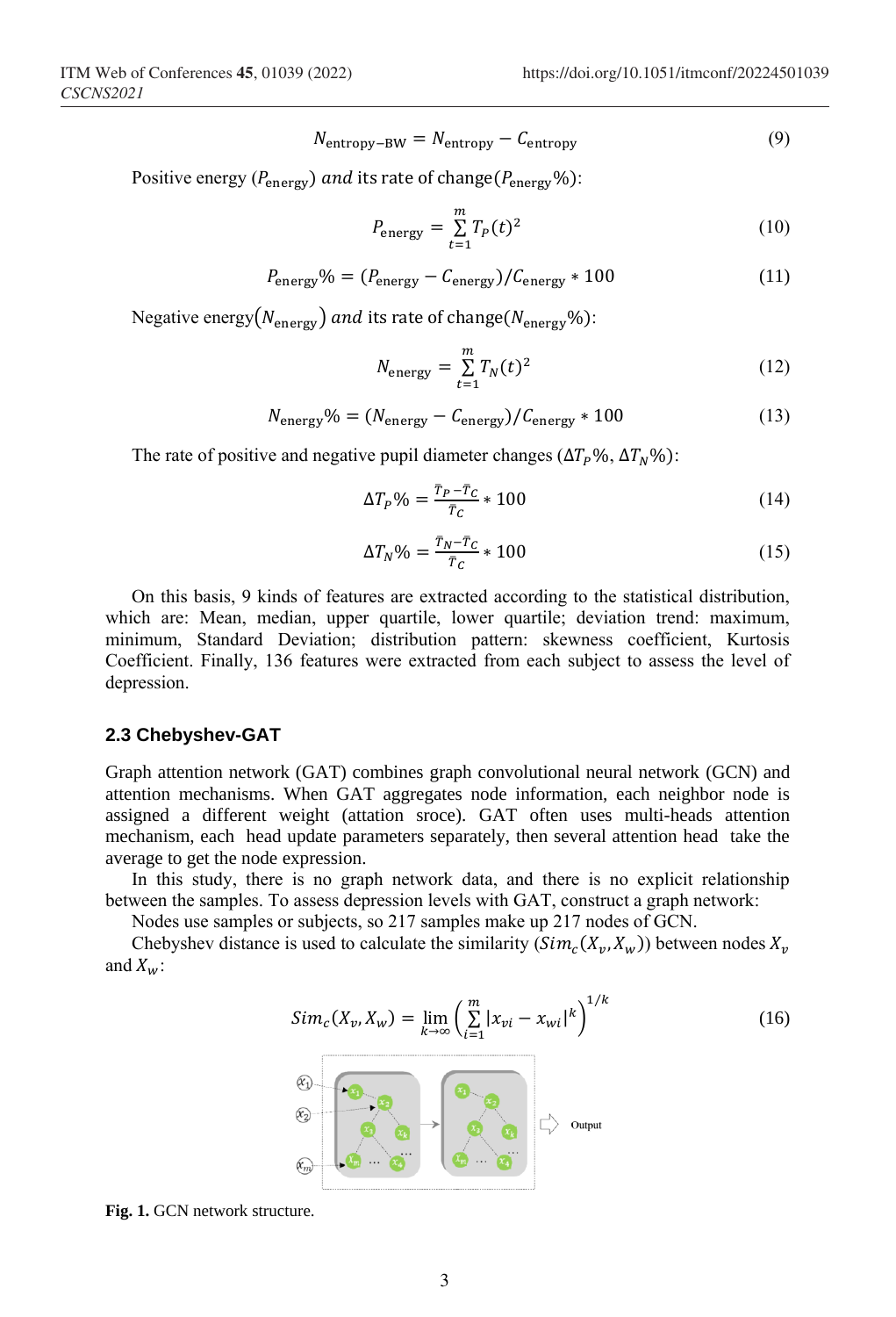When  $Sim(X_v, X_w) \ge 0.5$ , the similarity between sample  $X_v$  and  $X_w$  is considered, there are edges between nodes, and when  $Sim(X_v, X_w) < 0.5$ , there are no edges between sample  $X_v$  and  $X_w$ . Chebyshev-GAT as follows:

### **3 Model training strategy and prediction results**

### **3.1 Training strategy**

In this study, 217 samples were grouped according to the ratio of training set: verification set: Test set  $= 8:1:1$ , i.e. 173 in training set, 22 in verification set and 22 in test set.

The learning rate (lr), number of hidden layers (H) and number of attention heads (A) of the three important hyper-parameters being tested is:lr=0.001, H=2, A=6 。 The regularization coefficient of L2 is 5e-4 and the number of iteration is 1000.

The loss function is calculated using mean square error (MSE) :

$$
MSE = \frac{1}{n} \sum_{i=1}^{n} (y_i - \hat{y}_i)^2
$$
 (17)

The mean absolute error (MAE) and root mean square error (RMSE) were used to evaluate the prediction results:

$$
MAE = \frac{1}{N} \sum_{i=1}^{N} |y_i - \hat{y}_i|
$$
 (18)

$$
RMSE = \sqrt{\frac{1}{N} \sum_{i=1}^{N} (y_i - \hat{y}_i)^2}
$$
 (19)

 $\hat{y}$  is the predicted value of the sample label, and  $y_i$  is the true value of the sample label.

#### **3.2 Prediction results**

Table 1 is a comparison with traditional machine learning methods. The results show that compared with traditional machine learning methods, the method presented in this study has the best performance in depression level assessment, and the model error is smaller.

**Table 1.** Comparison of prediction results with traditional machine learning regression methods.

| Method              | <b>MAE</b> | <b>RMSE</b> |
|---------------------|------------|-------------|
| SVM-R               | 4.33       | 6.34        |
| KELM-R              | 3.92       | 5.89        |
| $RF-R$              | 3.27       | 4.55        |
| Our proposed method | 2.66       | 3.97        |

**Note:** SVM(support vector machines), KELM(kernel extreme learning machine), RF(random forest), R(regression)

| Paper                       | <b>MAE</b> | <b>RMSE</b> | Prediction score |
|-----------------------------|------------|-------------|------------------|
| Valstar et al.[16]          | 6.12       | 6.97        | PHO-8            |
| Yang et al. [18] (females)  | 3.26       | 3.97        | PHO-8            |
| Yang et al. [18](males)     | 3.19       | 4.29        | PHO-8            |
| Williamson et al.[19]       | 5.33       | 6.45        | PHO-8            |
| Haque et al. <sup>[2]</sup> | 3.67       |             | PHO-8            |
| Our proposed method         | 2.66       | 3.97        | <b>PHO-9</b>     |

**Table 2.** Comparison with other researchs.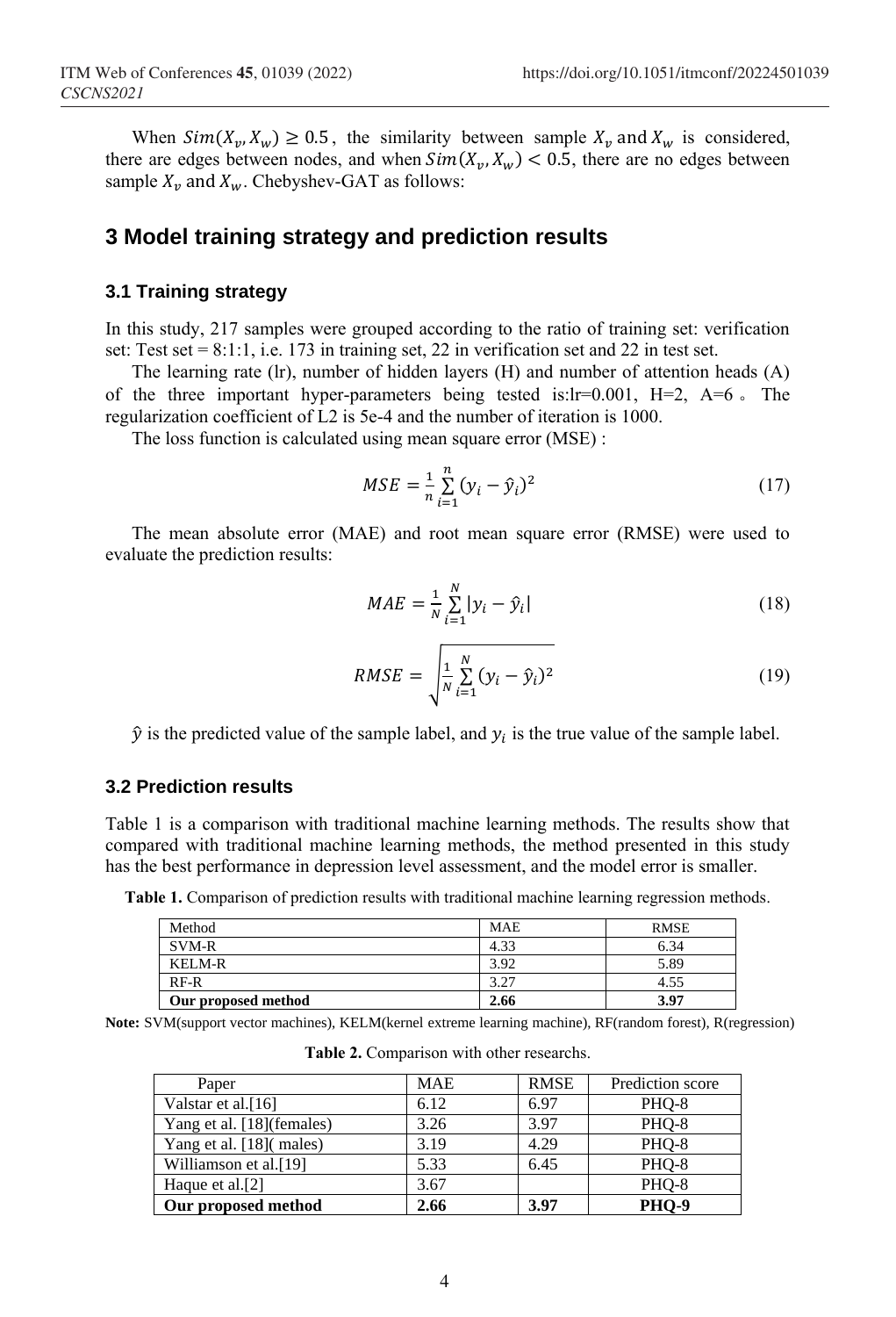## **4 Conclusion**

We have proposed graph attention network based deep learning method for small-scale data sets is superior to the traditional machine learning method for small-scale data sets in depression assessment, at the same time, compared with the existing methods based on behavioral data (such as expression, speech and language) , this method has achieved a better results. In addition, the research method has the advantages of strong pertinence, simple data acquisition and low calculation, which is of great practical value in mental state examination.

This work is supported by the National Natural Science Foundation of China (61602017), the National Basic Research Programme of China (2014CB744600), 'Rixin Scientist' Foundation of Beijing University of Technology (2017-RX(1)-03), the Beijing Natural Science Foundation (4164080), the Beijing Outstanding Talent Training Foundation (2014000020124G039), the National Natural Science Foundation of China (61420106005), the International Science & Technology Cooperation Program of China (2013DFA32180).

### **References**

- 1. Pampouchidou, P. Simos, K. Marias, F. Meriaudeau, F. Yang, M. Pediaditis, and M. Tsiknakis, "Automatic assessment of depression based on visual cues: A systematic review" IEEE Trans. Affect. Comput., 1–27 (2017).
- 2. Haque, Albert, et al. "Measuring depression symptom severity from spoken language and 3D facial expressions." arXiv preprint arXiv:1811.08592 (2018).
- 3. W. C. De Melo, E. Granger, M. B. Lopez, "Encoding temporal information for automatic depression recognition from facial analysis. " *In ICASSP 2020-2020 IEEE International Conference on Acoustics, Speech and Signal Processing (ICASSP)*, 1080- 1084 (2020).
- 4. W. C. De Melo, E. Granger, A. Hadid, "Depression detection based on deep distribution learning." *In 2019 IEEE International Conference on Image Processing (ICIP)*, 4544-4548 (2019).
- 5. A. Jan, H. Meng, Y. F. B. A. Gaus, and F. Zhang, "Artificial intelligent system for automatic depression level analysis through visual and vocal expressions," IEEE Trans. Cogn. Develop. Syst. **10**, 668–680 (2018).
- 6. Y. Zhu, Y. Shang, Z. Shao, and G. Guo, "Automated depression diagnosis based on deep networks to encode facial appearance and dynamics,"IEEE Trans. Affect. Comput. **9**, 578–584 (2018).
- 7. W. C. de Melo, E. Granger, and A. Hadid, "Combining global and local convolutional 3d networks for detecting depression from facial expressions," In *2019 14th IEEE International Conference on Automatic Face & Gesture Recognition (2019).*
- 8. M. A. Jazaery and G. Guo, "Video-based depression level analysis by encoding deep spatiotemporal features," IEEE Trans. Affect. Comput., 1–8 (2018).
- 9. X. Zhou, K. Jin, Y. Shang, and G. Guo, "Visually interpretable representation learning for depression recognition from facial images," IEEE Trans. Affect. Comput. **11**, 3, 542-552 (2018).
- 10. X. Zhou, P. Huang, H. Liu, S. Niu. Learning content-adaptive feature pooling for facial depression recognition in videos. Electronics Letters, **55,** 11, 648–650 (2019).